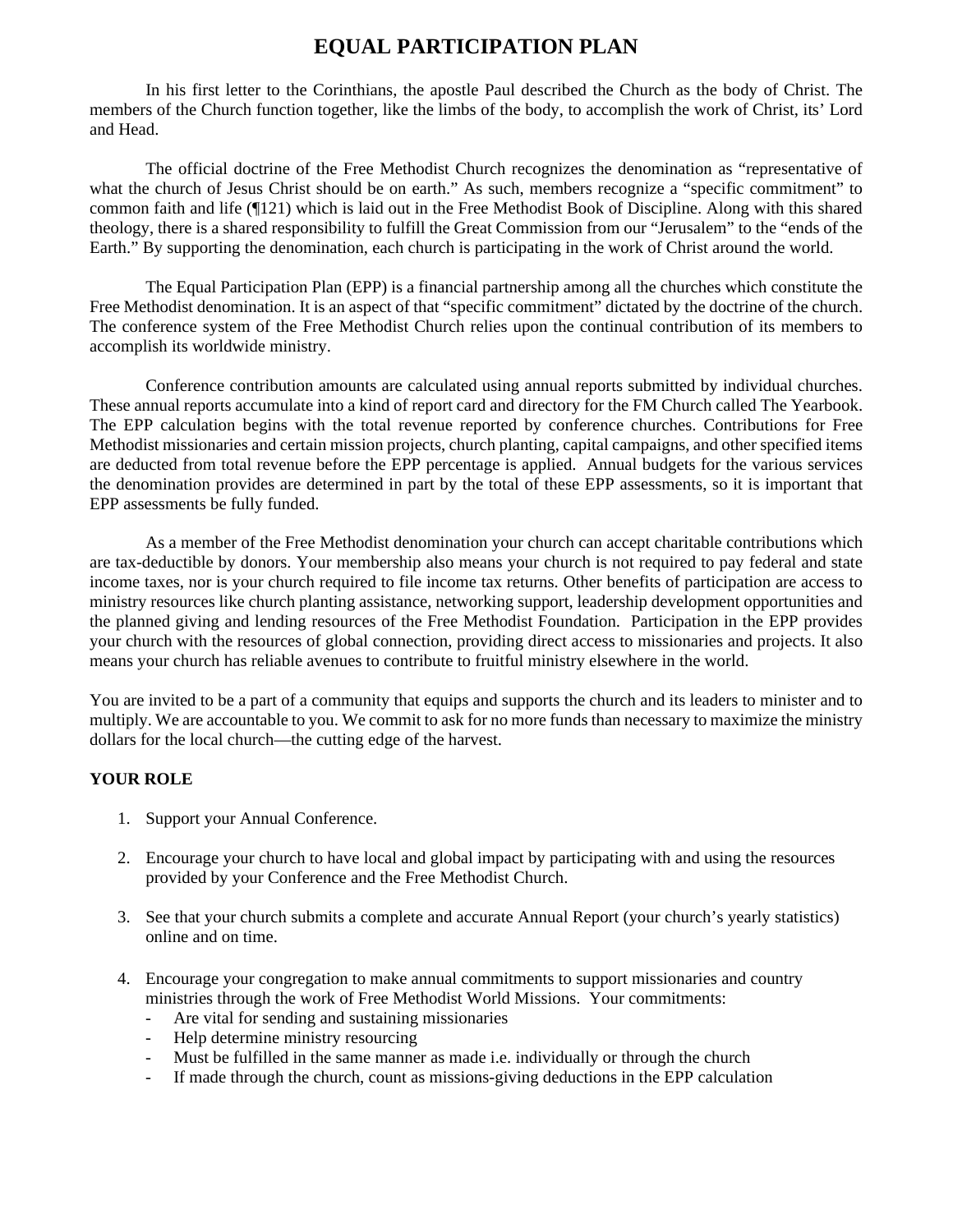

What follows are eighteen ways that your 2020 EPP contributions, budgeted at \$3,993,507 are making a difference in the ministry of the church around the world:

**24.75% (\$988,552)** — **Board of Bishops.** Your bishops disciple, teach, and minister in the church at large. Their support staffs provide critical support to the ministry of the church and expand the capacity of the bishop they serve. Your bishops equip leaders in the United States and partner with leaders in emerging Free Methodist conferences around the world. They partner with superintendents, denominational leaders, and FM Network facilitators. They also serve as liaisons between our Free Methodist colleges and universities, the Free Methodist Foundation, and our Human Service Ministries. Your bishops promote the vision of the Free Methodist Church and pursue the strategic priority of multiplying disciples, leaders, groups, and churches. Your support provides salaries and benefits for your bishops and their staffs. Resources needed to accomplish their ministries are included. These resources include funds for training, equipping and travel.

**19.76% (\$789,045**) — **Free Methodist Communications.** Your gifts are expanding and maintaining an interactive website that provides a clear and compelling identification of the mission and core values of the Free Methodist Church; providing easy access to Free Methodist information, ministry opportunities, resources and community, and providing a means of teaching and dialogue for our leaders and others which unites us. Your support funds the publication of Free Methodist branded resources such as FreeMo Journal and makes possible the publishing of our award-winning *Light & Life* magazine.

**10.37%** (\$**414,272)** — **Administration and World Ministries Center Operations.** Your support makes possible outstanding administrative leadership through the office of the Chief Operating Officer and his staff who serve in reception, event coordination, facilities management and mailroom. These funds also provide the legal and financial informational resources and counsel used by so many churches across the United States.

**13.24% (\$528,901)** — **Financial Services.** You make possible the processing of tens of thousands of gifts and the economical and safe sending of ministry resources to more than 70 countries. Audited, timely financial reporting provides information for decision making to missionaries, WMC work groups, and denominational leadership.